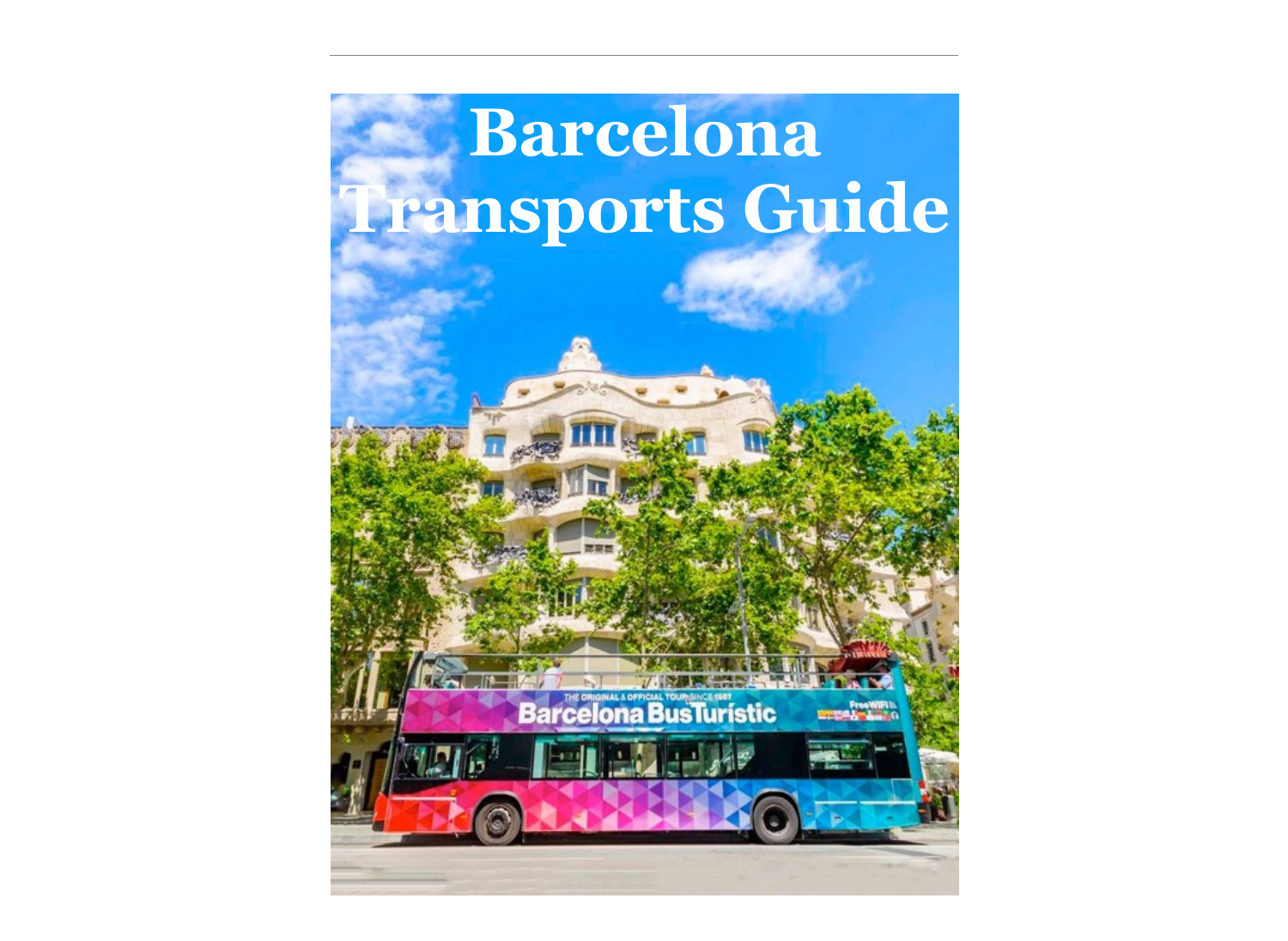#### BARCELONA

# Barcelona Transports Guide

**Tour by Taxileader**

In this small guide, you will find all the information on the main means of urban and extra-urban, public and private transport in Barcelona. We will talk about public buses, night buses, tour buses, metro, public, private taxis and much more.

> **This guide is offered by Tour by Taxileader Customer Service: 0044 (0) 20 3239 1595**

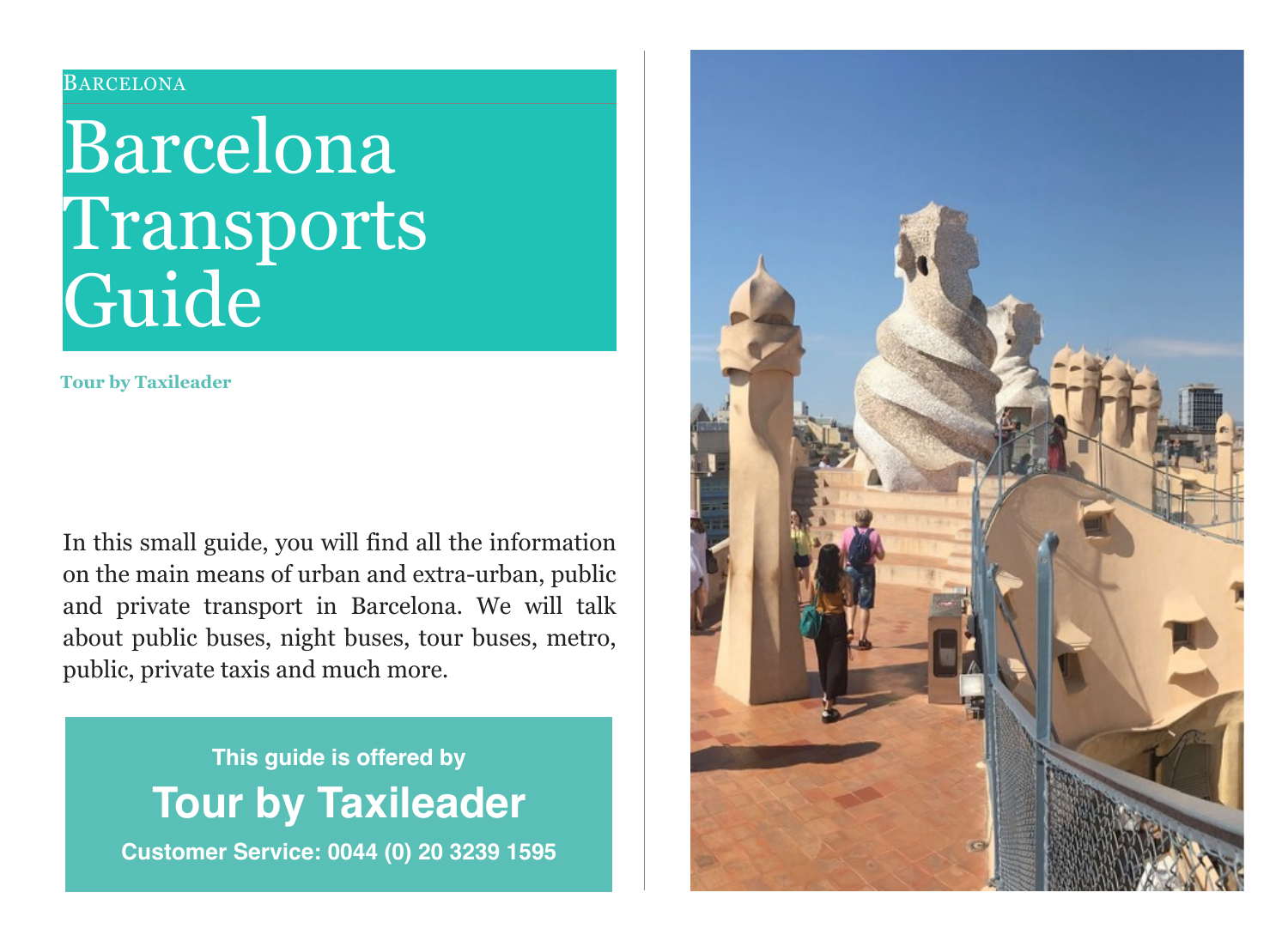### **Taxis in Barcelona**

**Tour by Taxileader**

#### TAXIS INDEX

- 1. Private Taxis and Public Taxis
- 2. How to book a public taxi?
- 3. Public Taxis prices in Barcelona
- 4. How to book a taxi at a fixed price?



### **Private Taxis and Public Taxis**

A Private Taxi is a taxi service at a fixed price which can be booked for airport transfers to the hotel or any other destination specified by the client. On the other hand, the Public Taxis are the famous black and yellow taxis which are visible all over the streets of Barcelona and which are very useful for quick journeys around the city but are less so when it comes to aiport transfers as the cost varies according to the journey time.

### **How to book a public taxi?**

There are various ways of booking a taxi: you can make a booking over the 'phone, via the App., in person at the taxi ranks or, in view of the very large number of taxis in Barcelona, you can just raise your hand and wait for the next available taxi (with the green light switched on). This latter option is undoubtedly the quickest and most convenient and doesn't involve any forethought. When you do this, you can show the street name you require on your mobile 'phone and thus avoid any mistakes with regard to your end destination. Quite often, the street names can be very similar!

### **Public Taxis prices in Barcelona**

The public taxi rates in Barcelona are pretty reasonable and for those who are travelling as a group, a taxi becomes both a practical and economical solution. A taxi journey from one attraction to another costs on average  $\epsilon$ 10/ $\epsilon$ 15.00 in a four-seater vehicle. But, if you analyse the costs in more detail, you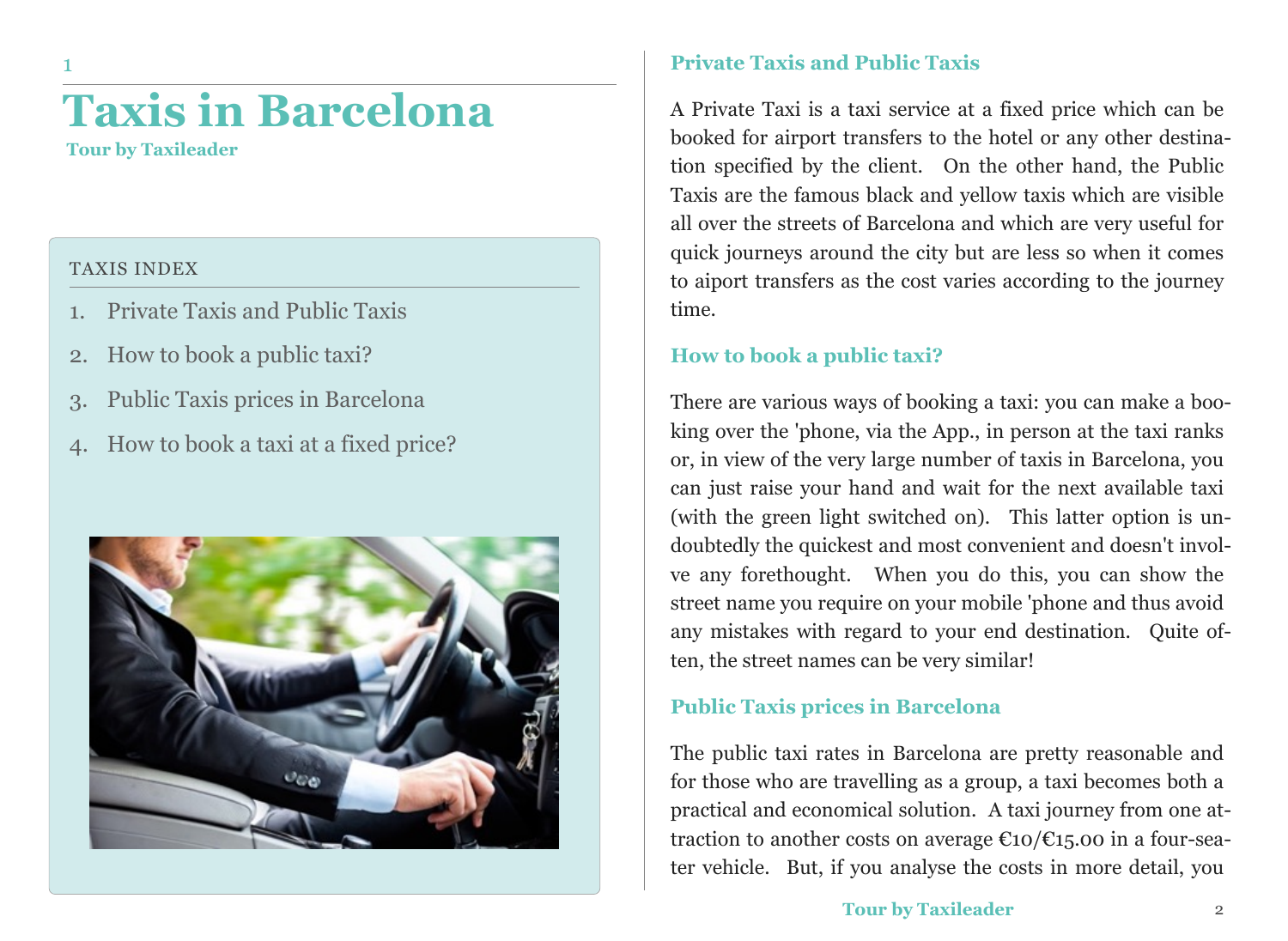will discover that a large part of the final fare comes from the fixed costs, (such as the initial charge at the beginning of the journey and other supplements) as well as other variables which are the real hourly tariffs.

•Rate 1: (working days from 08:00 to 20:00 hours)  $\epsilon$ 2.15 fixed charge at the start of the journey  $+ \epsilon$ 1.13 per kilometre;

•Rate 2: (working days from 20:00 to 08:00 hours+ Saturdays and public holidays from 08:00 to 20:00 hours)  $\mathcal{L}2.15$ fixed charge at the start of the journey  $+ \epsilon$ 1.34 per kilometre;

•Rate 3: (Saturdays and public holidays from 20:00 to 08:00) €2.30 fixed charge at the start of the journey + €1.40 per kilometre;

Note: the taxi meter continues to run when the taxi is stopped in traffic.

The taxi meter starts to run from the moment that you 'phone a taxi or hail a taxi on the street. The major part of the cost obviously applies to the journey time. For this reason, our recommendation when it comes to airport transfers, is to book a taxi at a fixed price which will only calculate the rate based on distance and not depending on the journey time.

### **How to book a taxi at a fixed price?**

The traffic in Barcelona is really heavy, particularly during rush hour and at the entry to the airports. If you are unfortunate enough to end up with a dishonest driver who lengthens the journey time, the total cost of the journey can rapidly

increase. Fortunately, there is an alternative, which means you will know the exact fare in advance for your taxi journey. By booking a Private Taxi from El Prat Airport at Taxileader.net, you will pay a fixed price which is based on the distance, not the journey time. The booking can be made by telephone, via the Customer Service team (without having to pay the cost of the call), or on-line with the simple booking form.

Book Now a Barcelona Airport Transfer: [https://www.taxileader.net/barcelona-airport-taxi-transfer.ht](https://www.taxileader.net/barcelona-airport-taxi-transfer.html) [ml](https://www.taxileader.net/barcelona-airport-taxi-transfer.html)

### **This guide is offered by Tour by Taxileader Customer Service: 0044 (0) 20 3239 1595**

**Tour by Taxileader** 3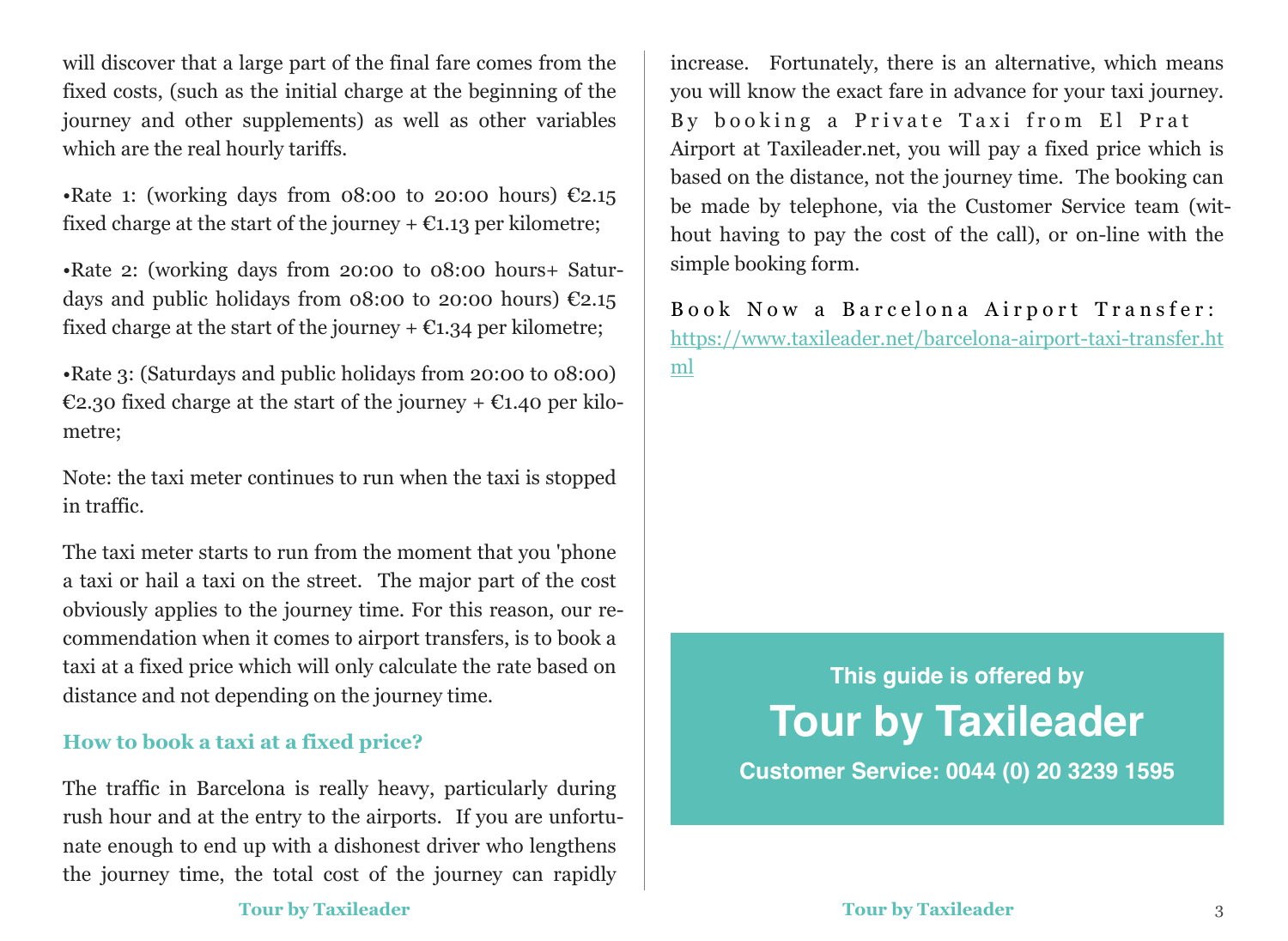### **Barcelona's buses**

**Tour by Taxileader**

2

#### BUSES INDEX

- 1. Daytime and night-time services
- 2. Some of the most useful city routes are
- 3. Tickets prices
- 4. Airport Buses
- 5. Barcelona's tourist buses



### **Daytime and night-time services**

The bus network in Barcelona is quite complex. As you can imagine, with such a large city, the network has to be large enough to cope with providing a daytime and night-time service for a population that exceeds more than 1.5 million inhabitants all of whom will need to go to work, return home and of course, go out in the evenings to enjoy some tapas or to a party. One of the things you should be aware of and which might strike you as strange is that in Barcelona you will find a number of buses with the letters H, V and D. What do these letters mean? Well, they actually indicate nothing other than the direction of the route they are taking. Buses on the H line, travel the city in a horizontal direction whereas the buses on the V line travel the city in a vertical direction. There is also a D line which indicates a diagonal direction. And if that wasn't enough, Barcelona also has a wide network of night buses which are known as the Nitbus, and there are plenty of those too! In total, there are 17 lines which you can use for getting to a party and coming home in the early morning! This city never sleeps and you will always be able to count on the night service when the daytime service is no longer operative.

### **Some of the most useful city routes are**

**Line D20:** Playa de la Barceloneta, Via Laietana, Plaza de España, Sants.

**Line H14:** Paral.lel, Via Laietana, Parc de la Ciutadella.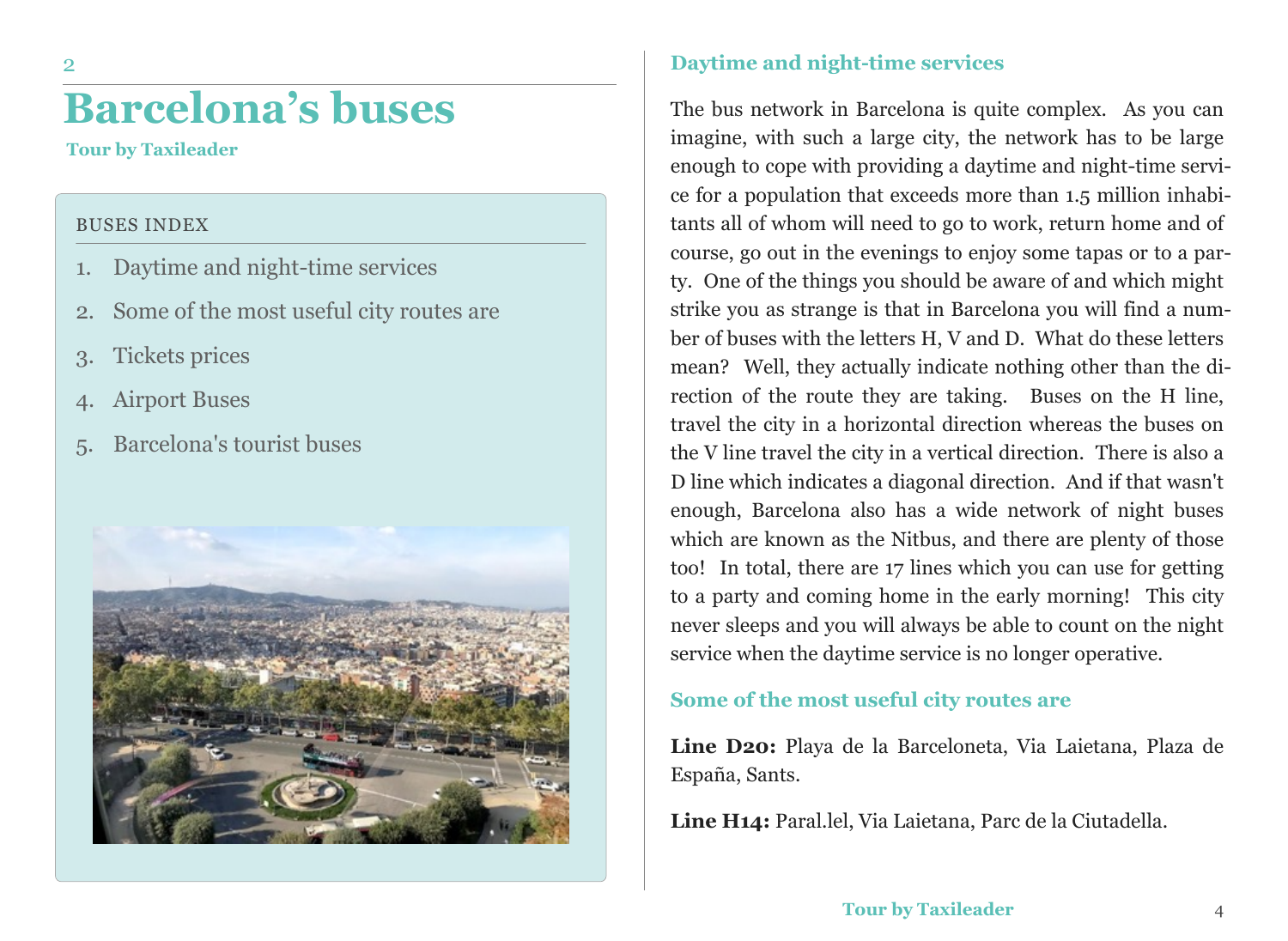**Line H16:** The Railway station, Gran Vía, Joan Miró, Poble Nou.

**Line V13:** Palau, Barceloneta, Via Laietana, La Rambla, Teatre Liceu, Plaça de Catalunya,

**Line 7:** Diagonal, Poblenou, Gran Vía, Gràcia, Palau Reial.

**Line 21:** Paral.lel, Plaça de Catalunya, the RENFE railway station.

**Line 24:** Plaça de Catalunya, Rambla Catalunya, Gràcia, Park Güell.

**Line 46:** Paral.lel, Gran Vía, Plaza de España, Airport.

### **Tickets prices**

•Single ticket (Zones 1-6) costs €2.20;

•A T10 Pass (Zones 1-6) costs  $\epsilon$ 10.20 which equates to €1.00 for each trip.

### **Airport Buses**

The aerobús has two lines, one for each terminal. The buses enable direct access to the airport in around half an hour. The easiest option is to wait for the bus in Plaza Cataluña or Plaza de España. Despite being an easy service to use, let's not forget about the nuisance of having to lug heavy suitcases around - particularly as they always seem to weigh more on the way home! Both these options are really useful for getting around the city but in this instance, we think that the

best solution is to book a Barcelona airport taxi transfer with Taxileader.net, which will take you straight to the airport quickly and in comfort. No stress, no worries and customer service that is arranged to collect you at whatever time you need!

### **Barcelona's tourist buses**

And we can't forget the famous touríst bus. This is a comfortable double-decker bus which is really great for getting to know many of Barcelona's main attractions and has an audioguide and Wi-Fi access on board which are included in the price. If it is the first time that you are visiting Barcelona, this is a really good option as it will give you an overall view of the city and you won't have to worry about constantly changing the means of transport. Read our article for more information and additional useful details about the service.

For further details and to book, go to the web page:

[https://www.tour.taxileader.net/en/barcelona/barcelona-tick](https://www.tour.taxileader.net/en/barcelona/barcelona-tickets/barcelona-tourist-bus-tickets.html) [ets/barcelona-tourist-bus-tickets.html](https://www.tour.taxileader.net/en/barcelona/barcelona-tickets/barcelona-tourist-bus-tickets.html)

### **This guide is offered by Tour by Taxileader**

**Customer Service: 0044 (0) 20 3239 1595**

**Tour by Taxileader** 5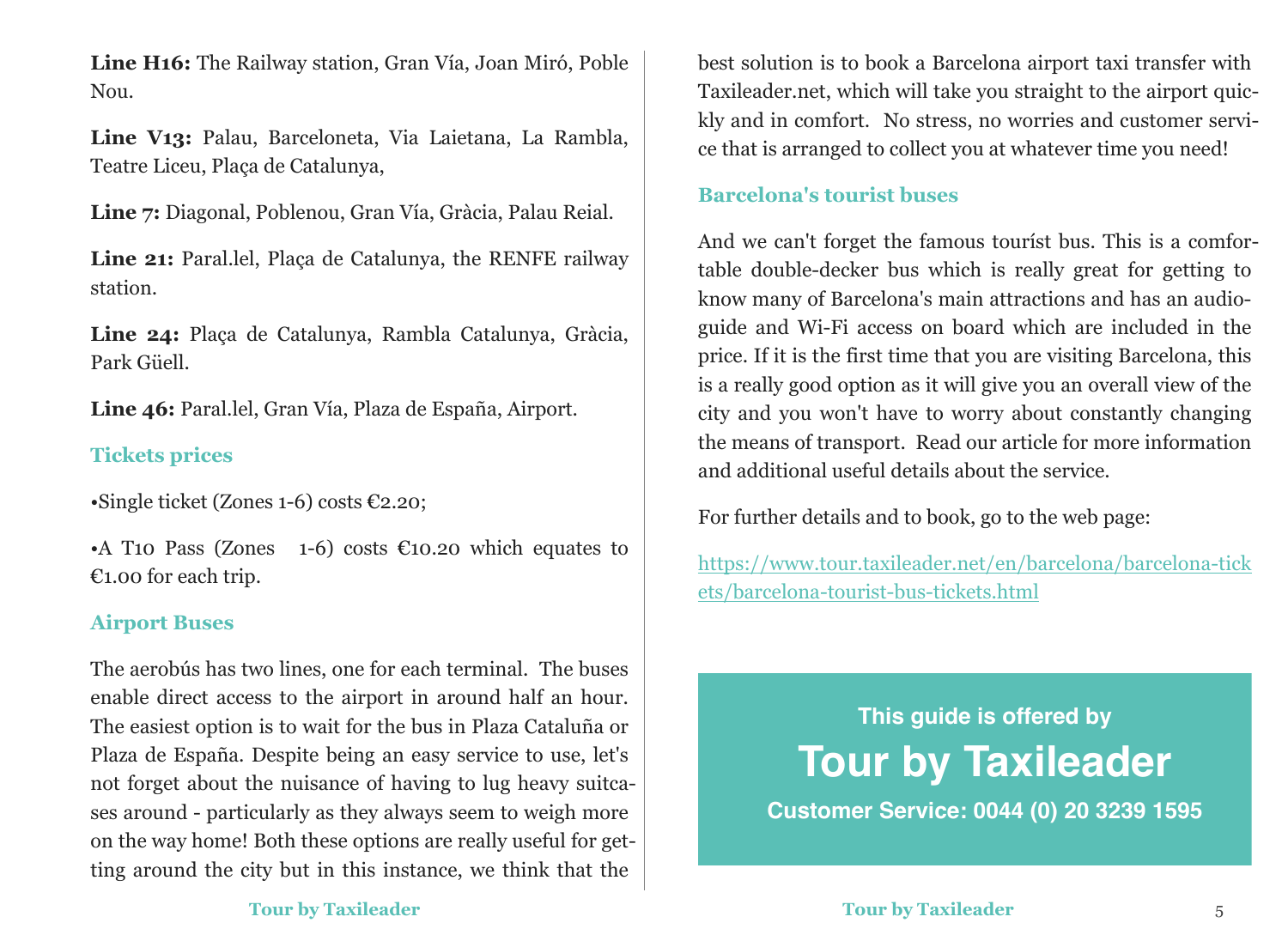## **Metro and Railway**

**Tour by Taxileader**

3

### METRO INDEX

- 1. The Metro and the Railway
- 2. The Metro Lines
- 3. Tickets prices
- 4. How to get from El Prat Airport to Barcelona



### **The Metro and the Railway**

Barcelona's Metro system is comprised of 11 lines which are differentiated from each other by colour and numbers as well as to the Montjuic Cable Car which connects the Paral-lel station with the famous park of Montjuic. It is important to understand that the Metro lines are actually operated by different public transport companies. The TMB is responsible for the majority of the metro lines with the exception of lines L6, L7 and L8 which are operated by the railway company of the region of Catalonia (FGC). Due to this, tickets or passes from the TMB are not valid on lines L6, L7 and L8 and vice versa.

### **The Metro Lines**

- **Red Line L1:** the Triumphal Arch (Parco de la Ciutadella), Plaça Catalunya and Plaça d'Espanya;
- **Violet Line L2:** Sagrada Familia, Passeig de Gracia where you can admire Gaudí's buildings and Sant Antoni nel Raval
- **Green Line L3:** 3 stops on Rambla, Passeig de Gracia, Diagonal, Plaça d'Espanya, Poble Sec and Para.lel
- **Yellow Line L4:** Passeig de Gracia, the cathedral's square, Barceloneta and the Olympic Port
- **Blu Line L5:** Sagrada Familia, the Sants train station, Badal (Camp Nou)
- **Purple Line L9:** the University Area and El Prat Airport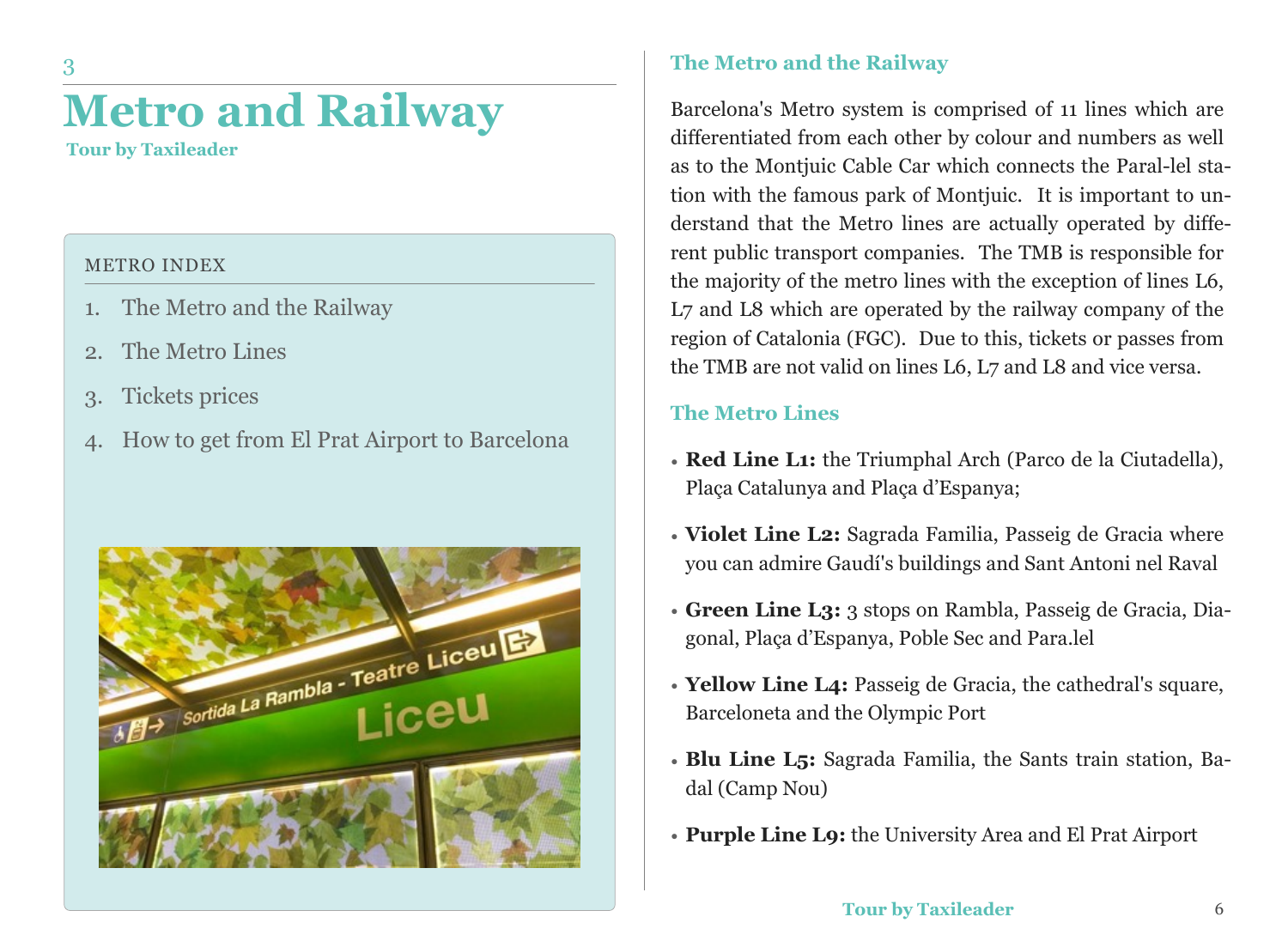### **Barcelona Metro Schedules**

The timetables for the Metro tend to vary depending on the Line but in general, the service starts to operate from 05:30 and runs until midnight during the week. However, at the weekends, the service runs until 02:00 on Fridays and throughout the night on Saturdays. If you should need some means of transport outside the Metro's operating hours, you can always get a Night Bus or take a Public Taxi, which you can usually find quite easily on the street or which you can book by using the App.

#### **Tickets Prices**

First of all, it is worth knowing that the same tickets are used for the metro and for the buses. They can be easily purchased at the ticket dispensers at the entry to the Metro and the prices vary depending on the zones. In general, for tourists, buying a ticket or pass for Zone A should be sufficient (although this does exclude the airport). Buying a single ticket is not recommended as this is quite expensive at  $E$ 2.20 (Zone A). Because of this, it is preferable to purchase a T10 Pass (i.e., 10 trips within Zone A) at  $\mathfrak C$ 10.20. In addition to this, the Passes are not user specific so you can easily share them amongst your family and friends.

### **From El Prat Airport by Metro**

The Line L9S on the Metro connects the centre of Barcelona with both terminals at El Prat Airport. The ticket costs  $C$ 4.50 per trip which isn't very convenient unless you are heading to the University Area and Para.lel or betweeen Torassa and Glories. In fact, for those who prefer to travel to the airport as comfortably as possible, we would recommend booking a private taxi service: Taxi Barcelona, thus avoiding the stresses of using public transport when you're laden with heavy suitcases.

For further details and to book, go to the web page:

[https://www.taxileader.net/barcelona-airport-taxi-transfer.ht](https://www.taxileader.net/barcelona-airport-taxi-transfer.html) [ml](https://www.taxileader.net/barcelona-airport-taxi-transfer.html)

For further details, go to the web page: "How to get from El Prat Airport to Barcelona":

[https://www.tour.taxileader.net/en/barcelona/barcelona-tra](https://www.tour.taxileader.net/en/barcelona/barcelona-transports/how-to-get-from-el-prat-airport-to-barcelona.html) [nsports/how-to-get-from-el-prat-airport-to-barcelona.html](https://www.tour.taxileader.net/en/barcelona/barcelona-transports/how-to-get-from-el-prat-airport-to-barcelona.html)

### **This guide is offered by Tour by Taxileader Customer Service: 0044 (0) 20 3239 1595**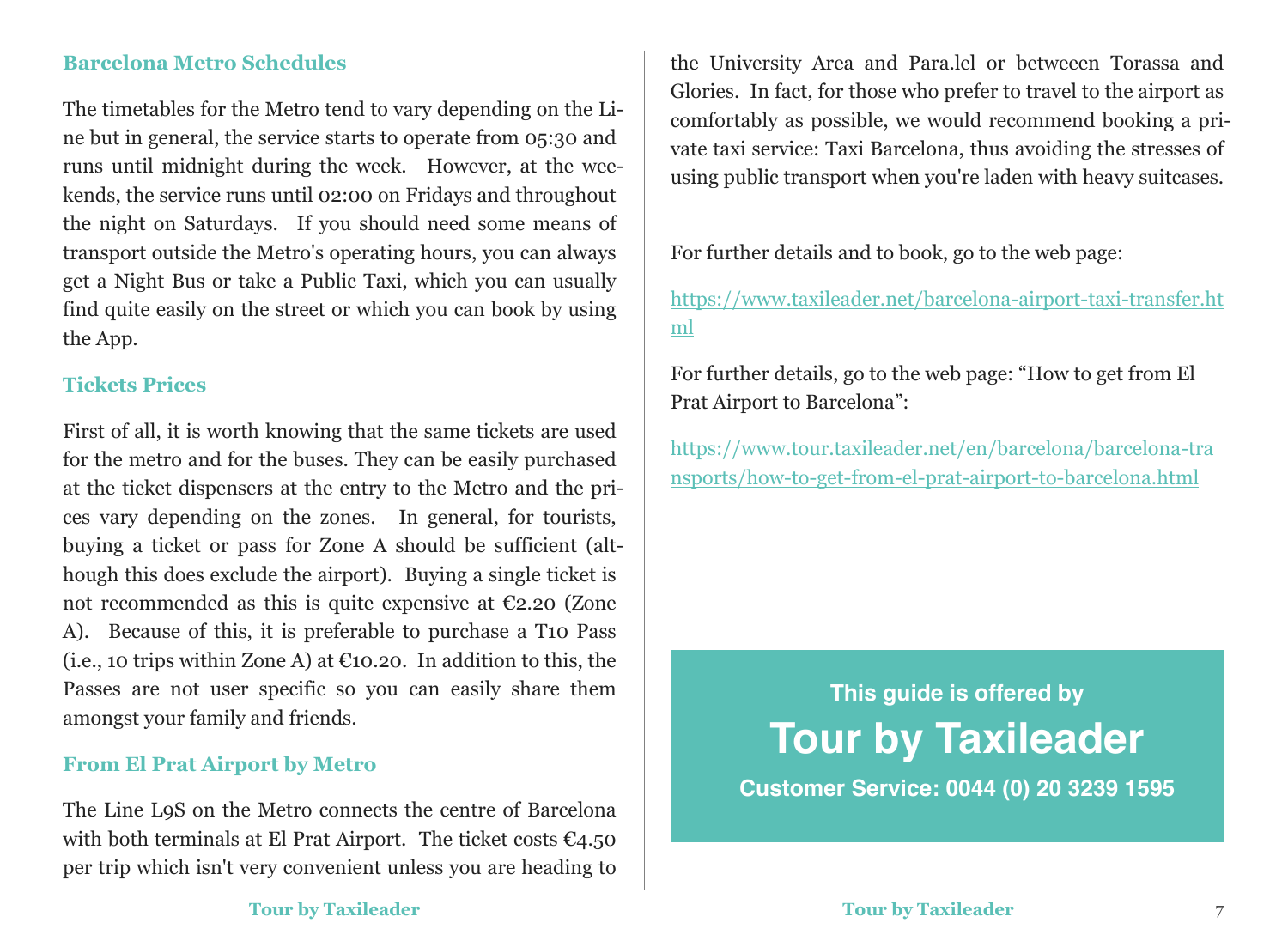### **Bicing service Tour by Taxileader**

BICING INDEX

4

- 1. Barcelona on a bicycle
- 2. Bicing pricing and passes



### **Barcelona on a bicycle**

In Barcelona, the implementation of this cycle service has been a great success and because of this, the number of docking stations are continually increasing. If you're visiting the centre of Barcelona, you won't have any problem finding hundreds of bikes that are available across such iconic areas as Montjuic, Joan Miró, the Sagrada Familia or the Arc de Triomf, and you will also be able to try both a conventional bicycle and the electric version.

### **Bicing pricing and passes**

It is necessary to subscribe to the service on an annual basis. However, the first 30 minutes of usage are free and after that, you will pay  $\mathcal{E}$ 0.74 for every 30 minutes. You can use the bicycles for fractions of the 30 minutes periods for a maximum of 2 hours. If you exceed this time continuously, there is a penalty so it is worth keeping track of your usage. For further details, go to the web page: [https://www.tour.taxileader.net/en/barcelona/barcelona-tra](https://www.tour.taxileader.net/en/barcelona/barcelona-transports/barcelona-on-a-bicycle.html) [nsports/barcelona-on-a-bicycle.html](https://www.tour.taxileader.net/en/barcelona/barcelona-transports/barcelona-on-a-bicycle.html)

### **This guide is offered by Tour by Taxileader**

**Customer Service: 0044 (0) 20 3239 1595**

**Tour by Taxileader**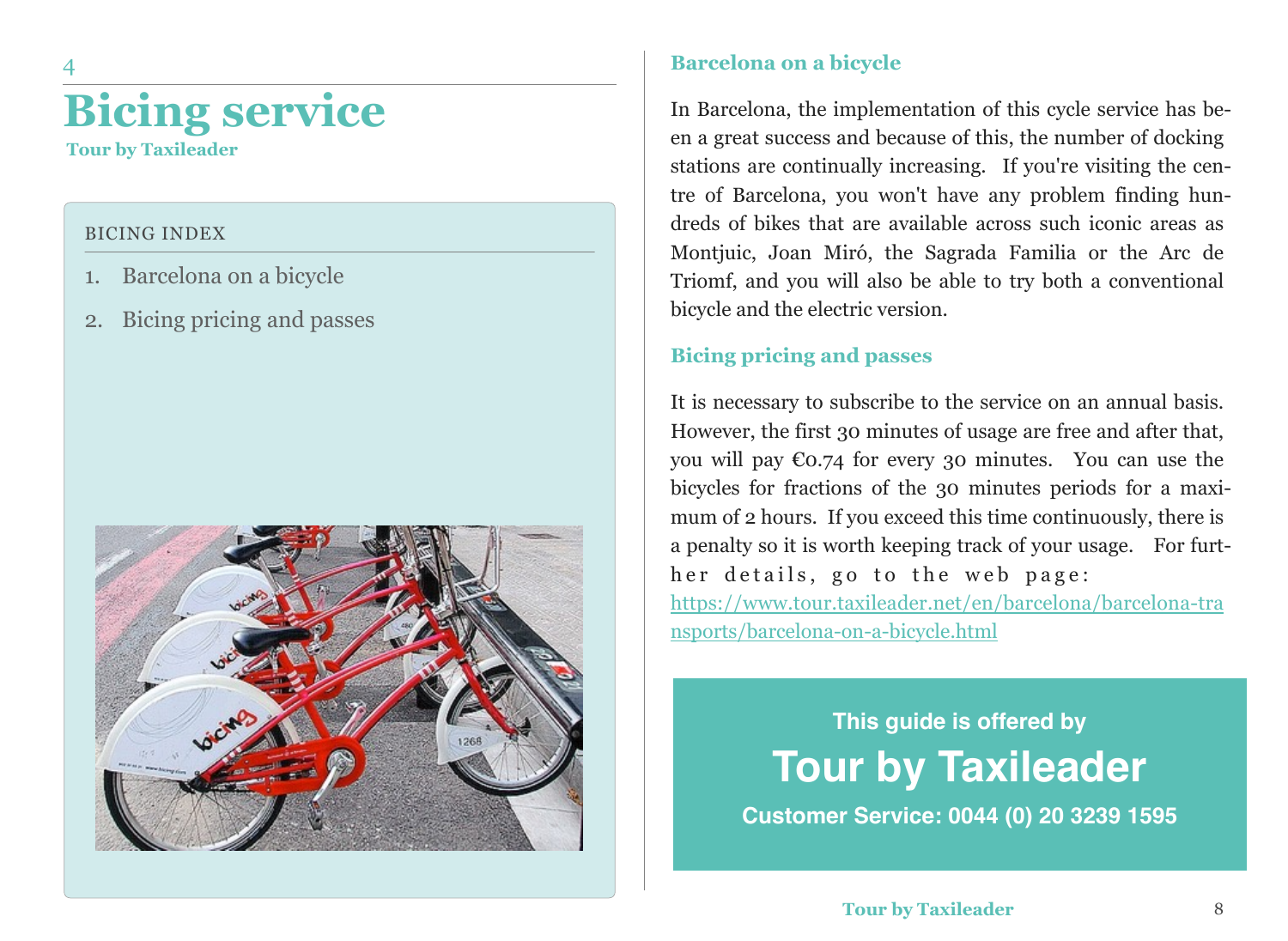## **The Cable Car**

**Tour by Taxileader**

5

### THE CABLE CAR INDEX

- 1. The Montjuïc Cable Car
- 2. Bookings online



### **The Montjuïc Cable Car**

The Montjuïc Cable Car is the most comfortable and panoramic means via which to reach Montjuïc mountain. By choosing this route, you will avoid the long, steep climb and will be able to travel in comfort as you sit and admire the unique spectacle of Barcelona from on high. With tickets that are purchased on-line, you can take advantage of the "Skip the Queue" feature for access to the Cable Car by simply showing your tickets on your smartphone. There are three stops: Parc de Montjuïc, Miramar and Castell de Montjuïc. You can decide to have a break and get off at each stop before eventually reaching the summit where you will find Montjuïc Castle. When you do arrive at the final stop, you will be able to visit the inside of this spectacular castle, (entry is included in the ticket price) and relax and admire the stunning views of the city and its famous attractions.

For further details and to book, go to the web page:

[https://www.tour.taxileader.net/en/barcelona/barcelona-tra](https://www.tour.taxileader.net/en/barcelona/barcelona-transports/montjuic-cable-car.html) [nsports/montjuic-cable-car.html](https://www.tour.taxileader.net/en/barcelona/barcelona-transports/montjuic-cable-car.html)

> **This guide is offered by Tour by Taxileader**

**Customer Service: 0044 (0) 20 3239 1595**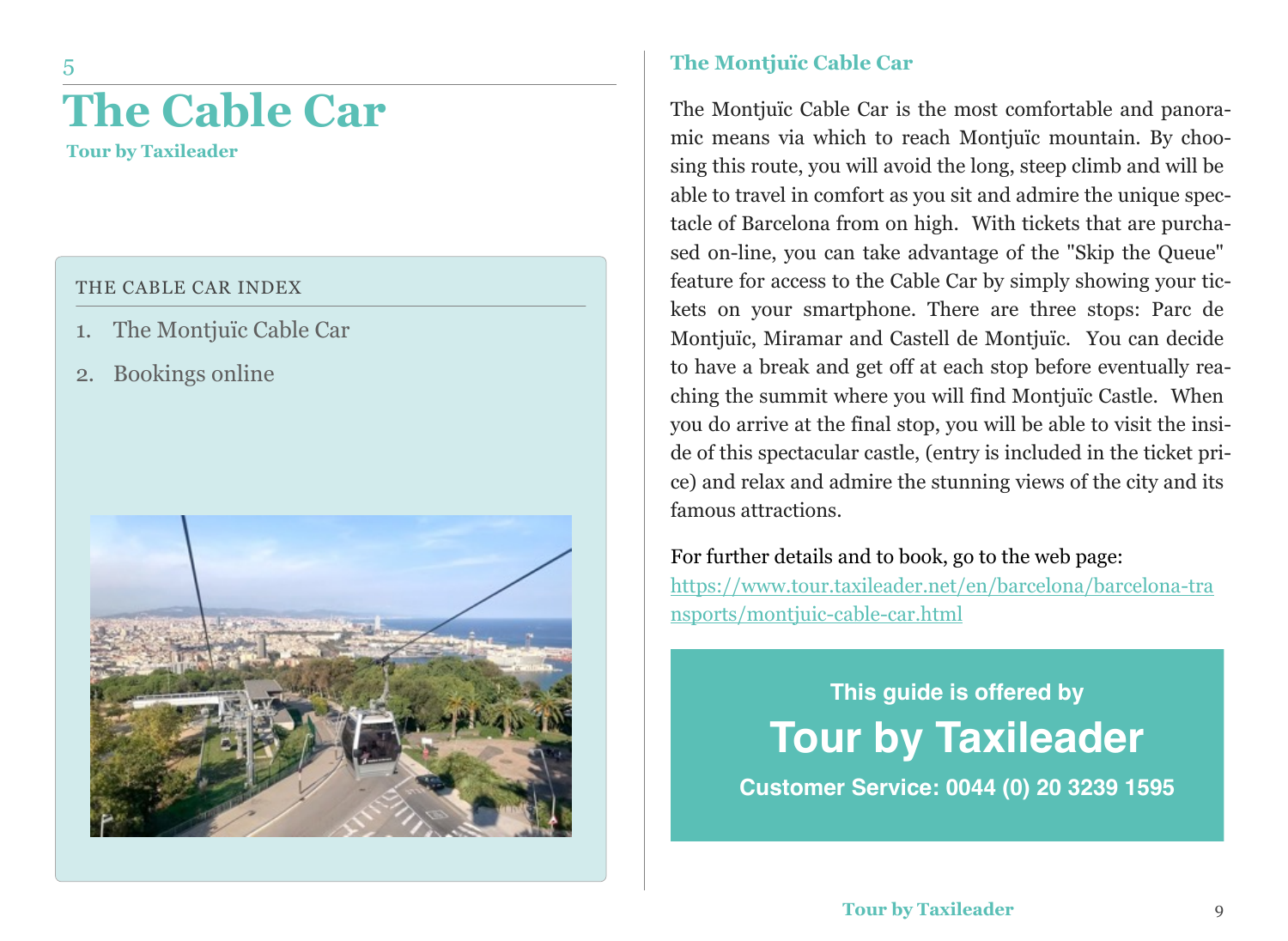## **Barcelona Card!**

**Tour by Taxileader**

### BARCELONA CARD INDEX

- 1. Barcelona Card!
- 2. Bear in mind that



### **Barcelona Card**

Thanks to the Barcelona Card, you can have access to the best that Barcelona has to offer in the palm of your hand. This fantastic "Pass" which has been created by Barcelona's Tourist Centre, enables visitors to travel for free on all the different modes of public transport, including the Metro and the trains, to and from El Prat Airport. But the beauty of this Travel Card doesn't end here! In fact, those who opt for the 72 hour passes will also have free access to more than 20 museums and discounts on many of the attractions and guided tours.

### **Bear in mind that:**

- An Adult ticket costs  $\epsilon$ 20.00 (for 48 hours) and  $\epsilon$ 48.00 (for 72 hours);
- Unlimited public transport inside the city;
- Public transport to and from the airport is included;
- Voucher discounts at many of the city's shops.

Book Now your Barcelona Card: [https://www.tour.taxileader.net/en/barcelona/barcelona-tra](https://www.tour.taxileader.net/en/barcelona/barcelona-transports/barcelona-card.html) [nsports/barcelona-card.html](https://www.tour.taxileader.net/en/barcelona/barcelona-transports/barcelona-card.html)

### **This guide is offered by Tour by Taxileader**

**Customer Service: 0044 (0) 20 3239 1595**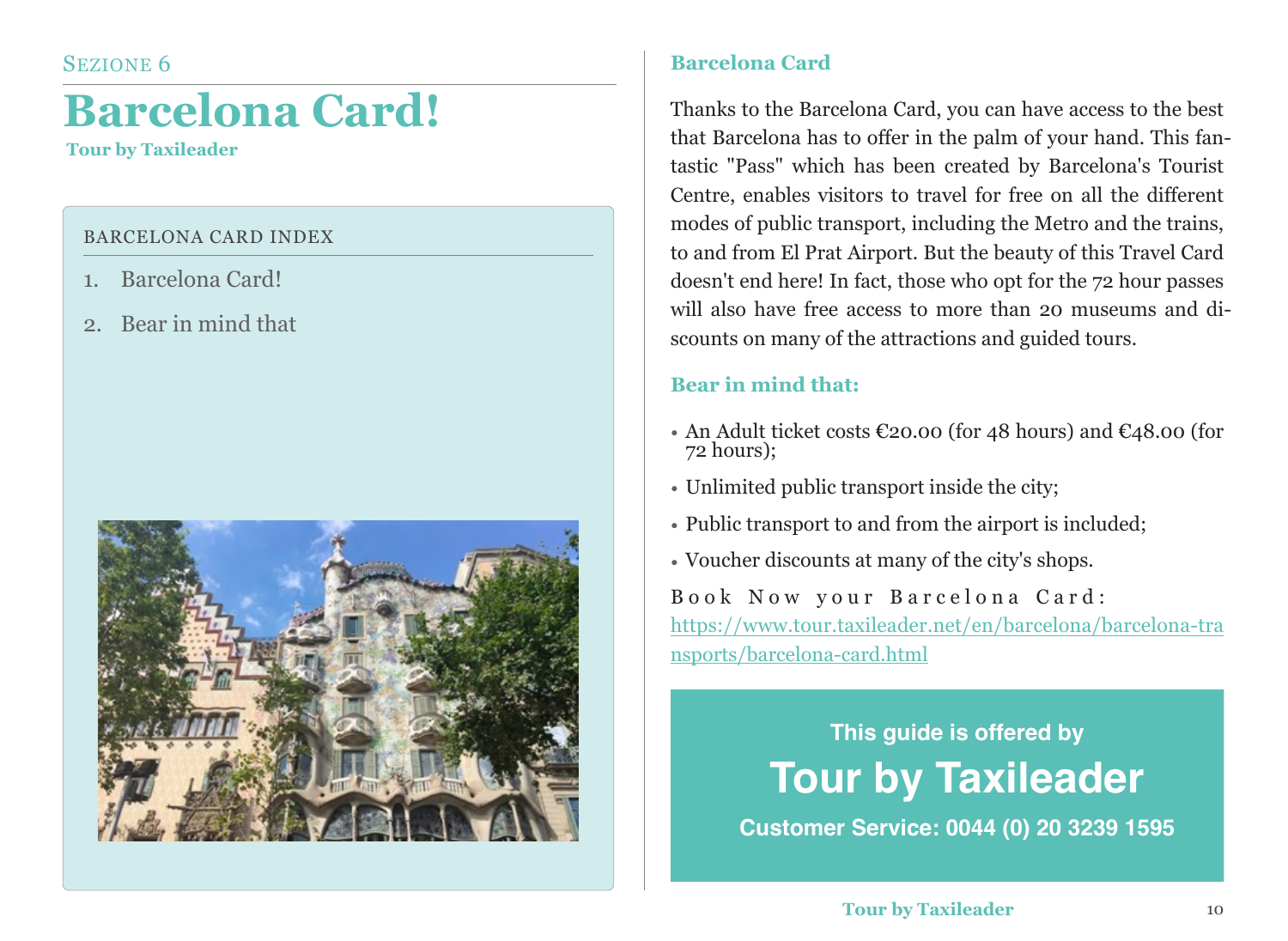## **Visit Barcelona**

**Tour by Taxileader**

7

### GUIDE INDEX

- 1. Visit Barcelona with a tourist guide
- 2. Official guide
- 3. Unofficial Guide Low Cost Service
- 4. Guided tours Shared Service



### **Visit Barcelona with a tourist guide**

Entrusting yourself to an expert guide when visiting Barcelona is the perfect choice for any kind of tourist. In fact, booking just one guided tour (for the duration of your choice) means you will be able to ask the guide for all the advice you would like to have and being able to move around the city centre in complete comfort. If you were to book your guide for the first day of your visit to the city, you would be able to ask for detailed advice about the best places to visit in the coming days and also to obtain information about the best and most typical restaurants which are worth trying. In addition to this, why stress yourself out trying to get your bearings in the historic city centre which is something of a labyrinth? Let yourself be guided by a local expert who has an in-depth knowledge of all the most beautiful streets and many of the city's hidden charms. On this page, you will be able to book the best guides to Barcelona who will be able to recommend the most enchanting and typical areas of the Catalonian capital.

### **Official guide**

The official guide is our excellent service, the one that every tourist wishes to visit the best attractions of Barcelona in Spanish. It is a professional guide with the certified book of the European Union and Catalonia. Our guides are highly specialized and can respond to any kind of historical-cultural curiosity you want to ask. The service has a fixed cost that you can divide with the people of your group.